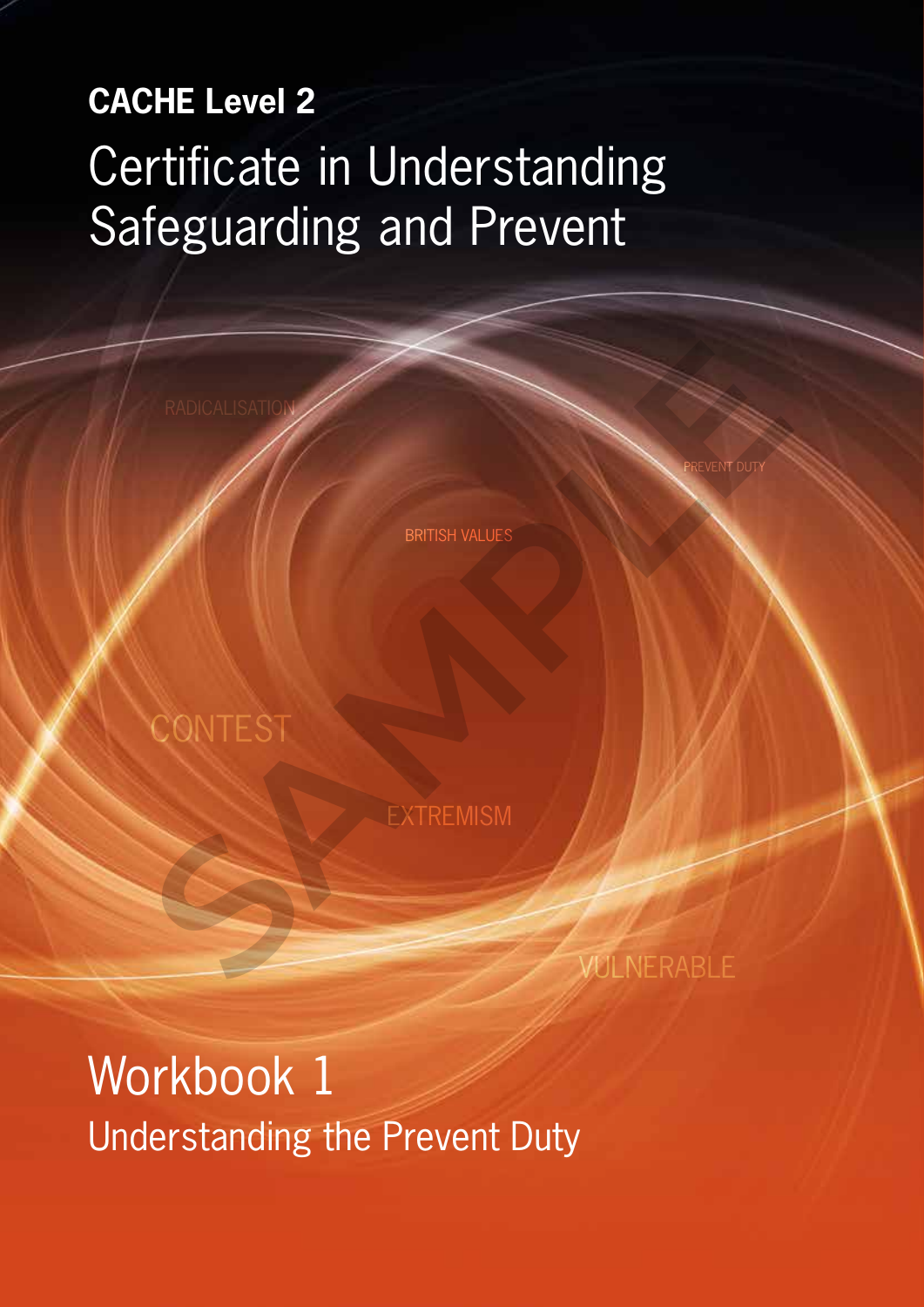In this section, you will learn about the Prevent duty, including why it was created and the strategic objectives associated with it. A range of different people are tasked with complying with the duty and in this section, you will also learn about their roles and responsibilities.

### What is the Prevent duty?

#### Please read the following as it will help you to answer question 1.

In 2007, the UK government developed a strategy known as CONTEST to counter terrorism. The aim of CONTEST is to "reduce the risk to the UK and its interests overseas from terrorism, so that people can go about their lives freely and with confidence."

CONTEST is made up of four strands:

- **pursue:** to stop terrorist attacks
- **prevent:** to stop people becoming terrorists or supporting terrorism
- **protect:** to strengthen the UK's protection against a terror attack
- **prepare:** to mitigate the impact of a terrorist attack

The second strand – Prevent – is believed to be integral to the success of the CONTEST strategy and according to the government, "We do not believe it is possible to resolve the threats we face simply by arresting and prosecuting more people." Instead, the Prevent duty is used to prevent radicalisation by "challenging extremist ideas that are conducive to terrorism and also part of a terrorist narrative." You can read the entire strategy at www.gov.uk. **Statically and Statically Consider the CONTEST is to the CONTEST is to the Following as it will help you to answer question 1.**<br>The UK government developed a strategy known as CONTEST to counterm. The aim of CONTEST is to

The Counter-Terrorism and Security Act was introduced in 2015 and includes Section 26, the Prevent duty, which requires authorities to have "due regard to the need to prevent people from being drawn into terrorism."

This means that authorities must be actively involved in helping to reduce the threat of terrorism to the UK by protecting individuals from the risk of radicalisation and stopping people from supporting terrorism or becoming terrorists.

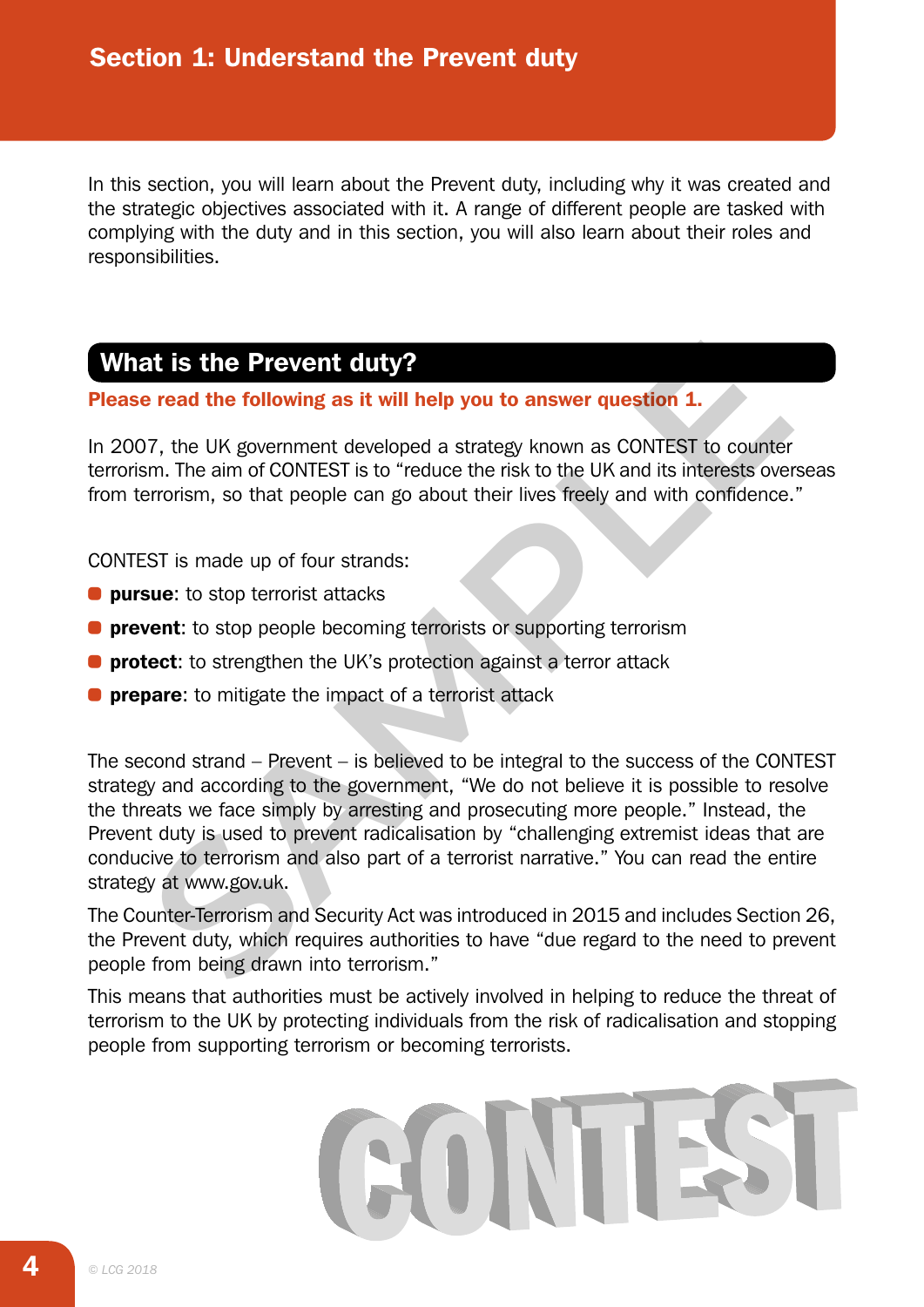### Key features

The Prevent duty does not call for any covert or undercover activity by authorities. Instead, it asks authorities to be aware of the possibility of radicalisation and the spreading of extremist views, and to have procedures in place to deal appropriately with these risks.

The duty deals with "all forms of terrorism and non-violent extremism, which can create an atmosphere conducive to terrorism and can popularise views which terrorists exploit."

Under the duty, it is made clear that challenging extremist ideas that are used to legitimise terrorism is the key to preventing people from supporting terrorism or becoming terrorists.

The duty focuses on the most significant threats, which are identified as:

- **•** terrorist organisations in Syria and Iraq
- **•** groups associated with Al-Qaeda
- $\bullet$  extreme right terrorists

Other features include placing a range of responsibilities on authorities, including:

- **•** assessing the risk of individuals being drawn into terrorism
- raising concerns about individuals who may be at risk of becoming terrorists
- **•** demonstrating that they have strong safeguarding policies and that procedures have been put in place to protect individuals from being drawn into terrorism
- providing specific training that gives staff the ability and confidence to a) identify individuals at risk of being drawn into terrorism and b) challenge extremist ideas that are used to legitimise terrorism Ity deals with "all forms of terrorism and non-violent extremism, which can coosphere conducive to terrorism and can popularise views which terrorists exp<br>the duty, it is made clear that challenging extremist ideas that ar
- **•** ensuring certain individuals, including children, those in Young Offender Institutions and prisoners, cannot access extremist material on the Internet

**•** promoting 'British values', which includes explaining the importance of:

- democracy
- the rule of law
- individual liberty, which means that everyone deserves to be free, no matter what their differences or opinions may be
- mutual respect and tolerance, which means treating others as you would like to be treated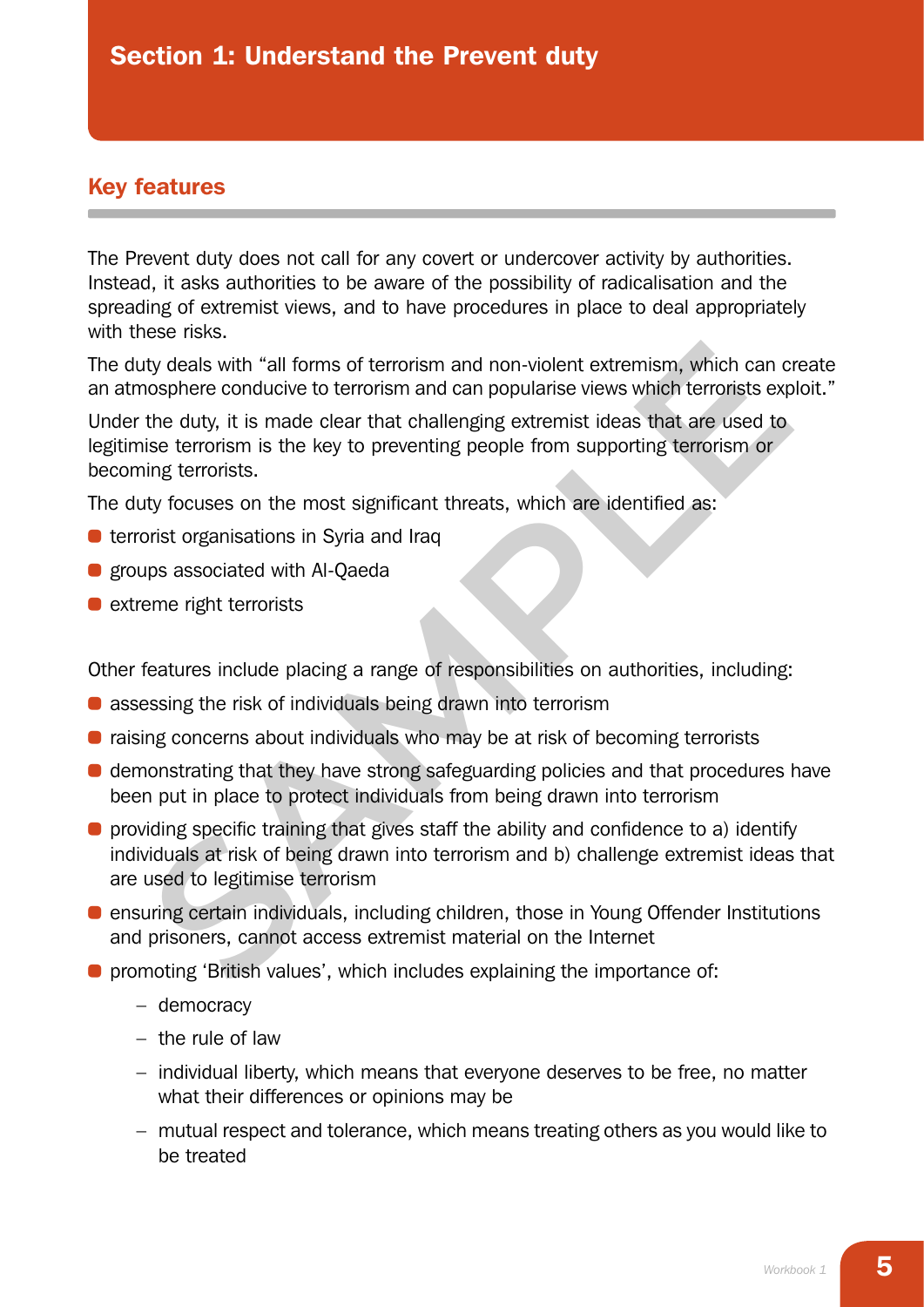#### What are British values?

In 2014, it became a requirement for all schools to promote British values.

British values are the rules we, as a society, live by. They include:

- Democracy British culture is built on equality and freedom and everyone has rights and responsibilities.
- Rule of law rules help to make the UK a safe and secure environment.
- $\bullet$  Respect and tolerance Britain is a diverse country that is made up of many different communities, and it is important for everyone to understand that we are not all the same and must respect others' right to have their own beliefs and values, without imposing our own on others. between the multiple in the two states and the state of the states of the states of the states of the states and testoric reports are not all the same and must respect others are not all the same and must respect others if
- Individual liberty the protection of your own and others' rights.

Educational institutions are expected to:

- help learners understand a range of faiths, using a wide variety of teaching resources
- **•** ensure all learners have a voice and are listened to
- **•** demonstrate how democracy works by promoting democratic processes
- **•** update curriculum to include material that helps learners to consider the strengths, advantages and disadvantages of democracy
- **•** in the curriculum, include material on how democracy and the law work in Britain, in contrast to other forms of government in other countries

(Source: www.schoolgovernors.thekeysupport.com/school-improvement-andstrategy/strategic-planning/values-ethos/promoting-british-values-in-schools/)

### Terrorism, extremism and radicalisation – what do they mean?

Please read the following as it will help you to answer question 2.

In today's culture, you will hear the words terrorism, extremism and radicalisation on social media, in the news and in general conversation. It is important to understand what each means.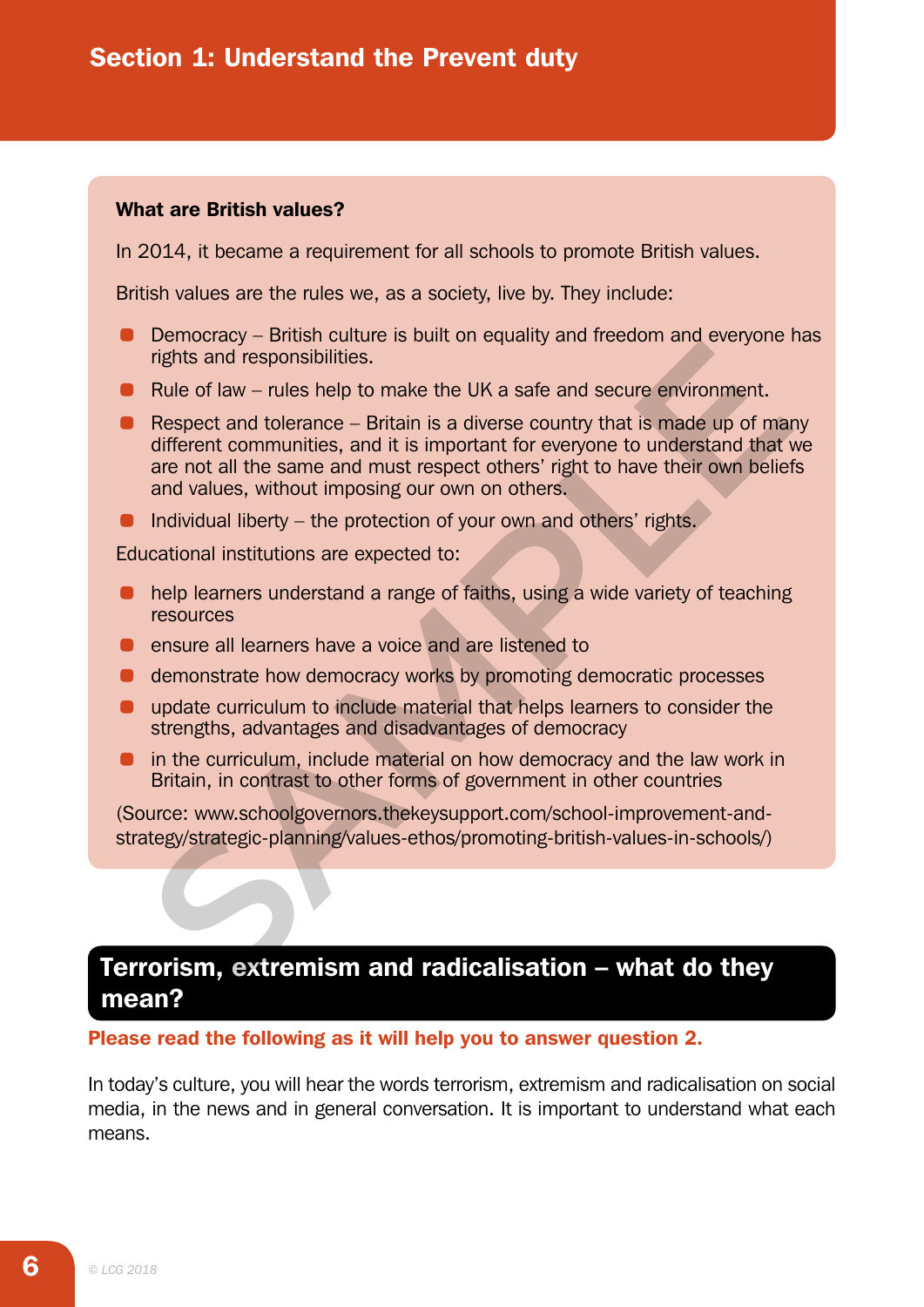### **Terrorism**

According to the State Department, terrorism is "premeditated, politically motivated violence perpetrated against non-combatant [civilians and military personnel who are off duty at the time of an attack] targets by subnational groups or clandestine agents, usually intended to influence an audience."

Simply put, terrorism is "the unlawful use of violence and intimidation, especially against civilians, in order to achieve political aims or to force a government to do something."

### Extremism

According to HM Government, extremism is "vocal or active opposition to fundamental British values, including democracy, the rule of law, individual liberty and mutual respect and tolerance of different faiths or beliefs." Extremism includes any calls for "the death of members of our armed forces." put, terrorism is "the unlawful use of violence and intimidation, especially ages, in order to achieve political aims or to force a government to do something<br> **mism**<br> **SAMPLE TO HAM** Government, extremism is "vocal or act

### Radicalisation

The government defines radicalisation as "the process by which a person comes to support terrorism and extremist ideologies associated with terrorist groups."

#### Did you know?

- 49 people were killed in terrorist attacks in the UK between 2010 and 2017. A further 30 British people were killed in Tunisia when a gunman struck a popular hotel.
- 270 people were killed in 1988 when a Pan Am transatlantic flight was blown up. This is known as the Lockerbie disaster.
- 353 people were killed in terror attacks in Northern Ireland in 1972.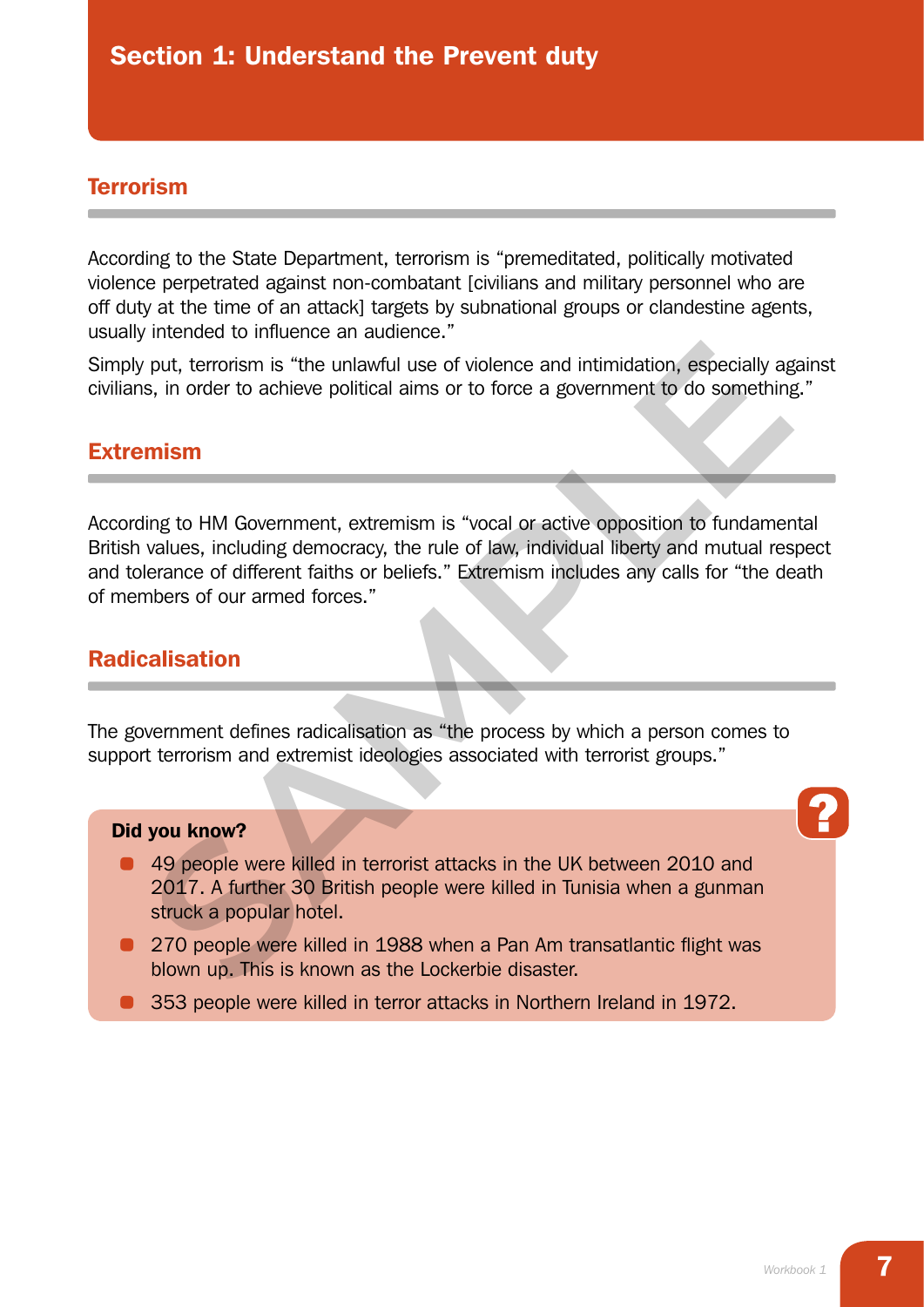## Why does the Prevent duty exist?

### Please read the following as it will help you to answer question 3.

Britain is a democratic, multicultural society made up of individuals from a wide range of different countries and cultures. This means our culture is diverse and consists of different religions and ethnicities, languages, belief systems and cultural norms.

As a country, we benefit from this multiculturalism. However, there are some individuals and groups who do not agree with Britain's values, and they seek to disrupt our everyday lives by committing acts of violence designed to harm and scare.

In recent years, a number of British citizens have been involved in terrorist attacks after coming into contact with terrorists in Britain or in other countries. The Prevent duty was created to help certain authorities identify individuals who are vulnerable to being contacted and recruited by terrorists, and prevent it from happening. bountry, we benefit from this multiculturalism. However, there are some individuals who do not agree with Britain's values, and they seek to disrupt our every committing acts of violence designed to harm and scare.<br>
It was

### Did you know?

According to official statistics, in 2016, out of 260 people held on suspicion of terrorism offences, 91 were white.

### Prevent duty – strategic objectives

### Please read the following as it will help you to answer question 4.

The Prevent duty has three strategic objectives, which are things the government aimed to achieve by putting the duty in place. They are to:

- 1. Respond to the ideological challenge of terrorism and the threat we face from those who promote it.
- 2. Prevent people from being drawn into terrorism and ensure that they are given appropriate advice and support.
- 3. Work with sectors and institutions where there are risks of radicalisation that we need to address.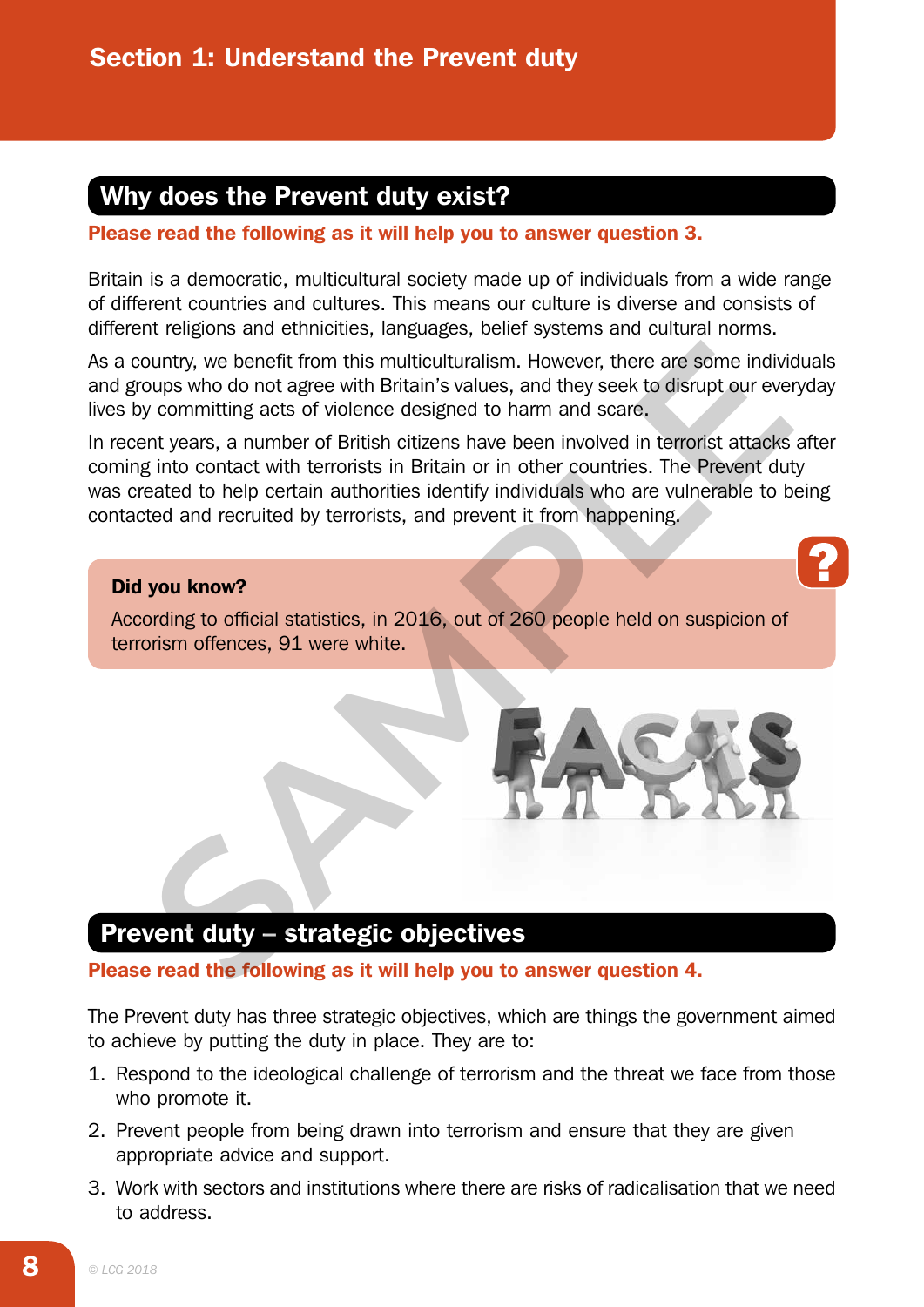### Who needs to comply with the Prevent duty?

### Please read the following as it will help you to answer questions 5 and 6.

For Question 6 you will need to draw on your own professional experience and information you have access to in your job, e.g. Prevent-related policies and procedures. The table on pages 10-15 is a guide and provides examples of the roles and responsibilities of a range of authorities, some of which may match your own.

The authorities expected to support the Prevent duty include:

- $\bullet$  the police
- local authorities county and district councils, including fostering agencies and children's homes
- schools and registered childcare providers
- $\bullet$  the NHS all NHS-run service providers, e.g. hospitals
- criminal justice authorities e.g. prisons, Young Offender Institutions, secure care homes and the National Probation Service